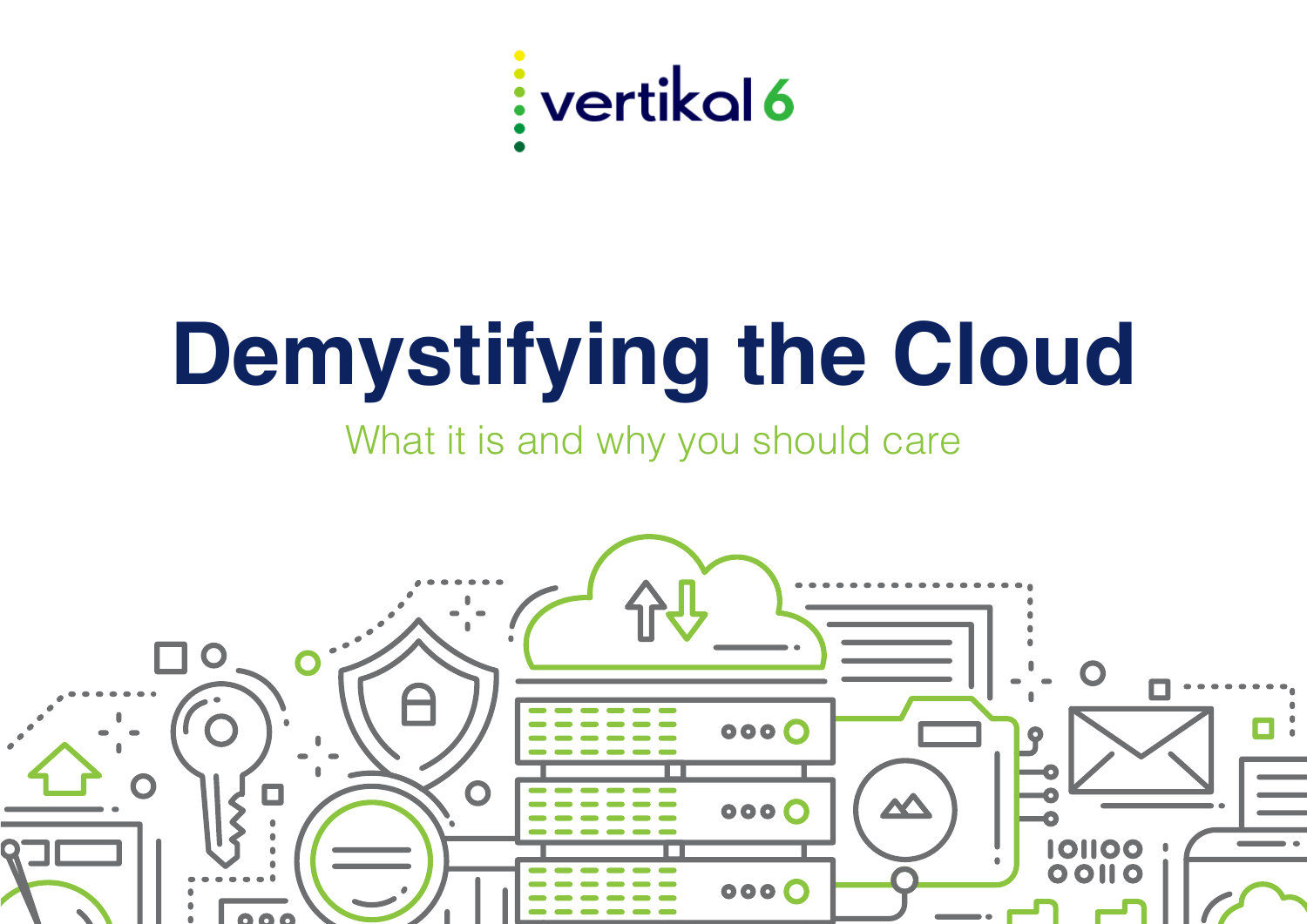

 $0000$ 

 $0000$ 

 $0000$ 

 $000C$ 

### **DEMYSTIFYING THE CLOUD**

**What it is and why you should care**

## **TABLE OF CONTENTS**

The cloud is here to stay So what is the cloud? What does the cloud look like? Why you should care about the cloud

- Mobile workforce **1**
- **Scalability 2**
- Backup and disaster recovery **3**
- Data security **4**

**5**

Reduced costs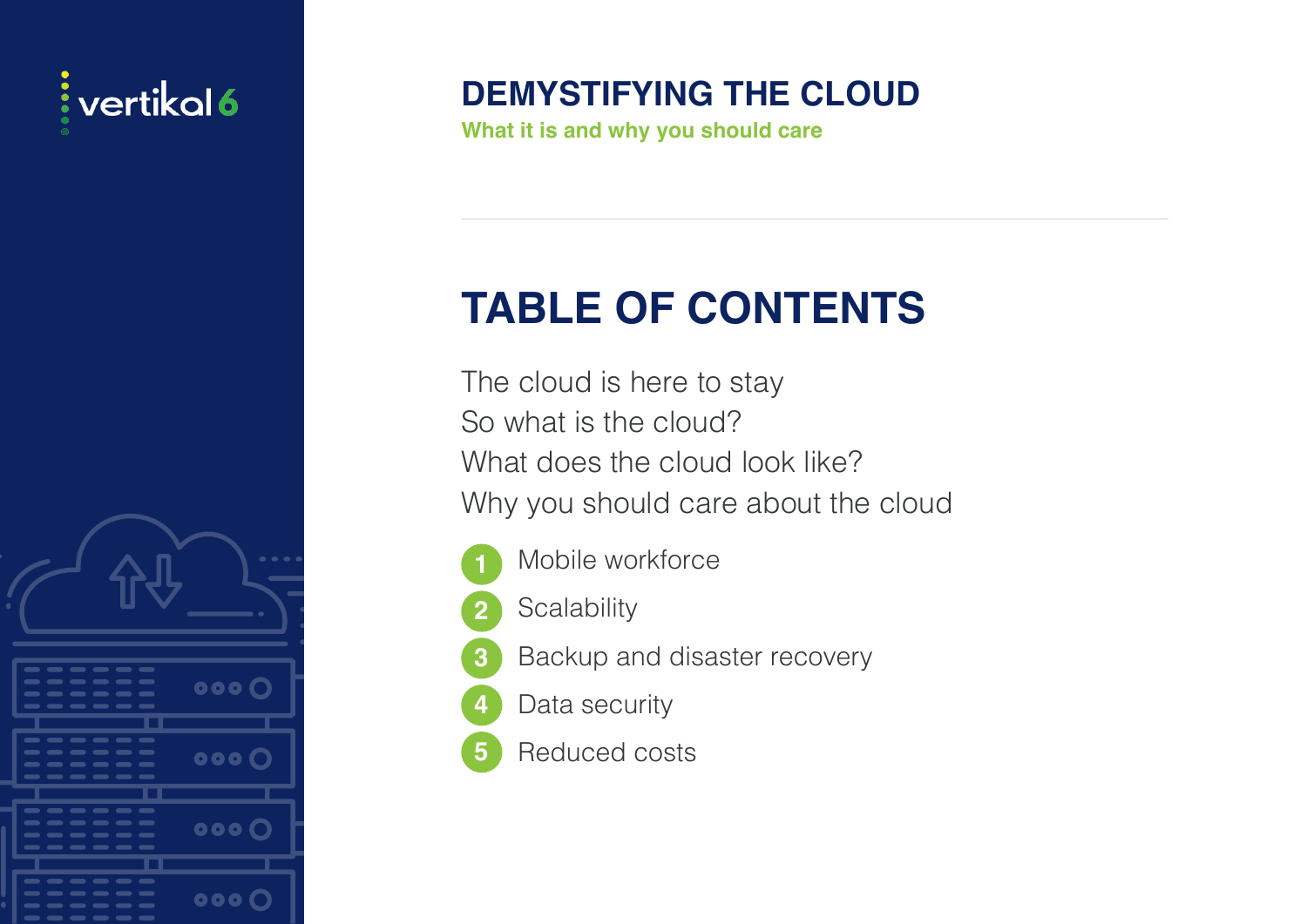# **THE CLOUD IS HERE TO STAY**

Phrases like "the cloud is the future of technology", "the cloud is revolutionary," and "the cloud will change the way companies run forever" are often thrown around in today's business world, and for good reason. Cloud computing is perhaps the biggest shift the IT industry has experienced since the introduction of the internet, and will create a massive impact in the sector for the foreseeable future.

A recent study from the SMB Group, a technology industry research, analysis and consulting firm based in the US, reported that 92% of small companies now make use of at least one cloud business solution, with 87% using at least one cloud infrastructure solution -- these are big numbers. The report also shows that these numbers are expected to rise as more business owners and decision-makers turn to the cloud to support their business model and growth.

*"With cloud computing, small businesses can get access to the same types of IT services that were previously only available to large enterprises, for an affordable, predictable monthly price."*



vertikal 6

**000 C**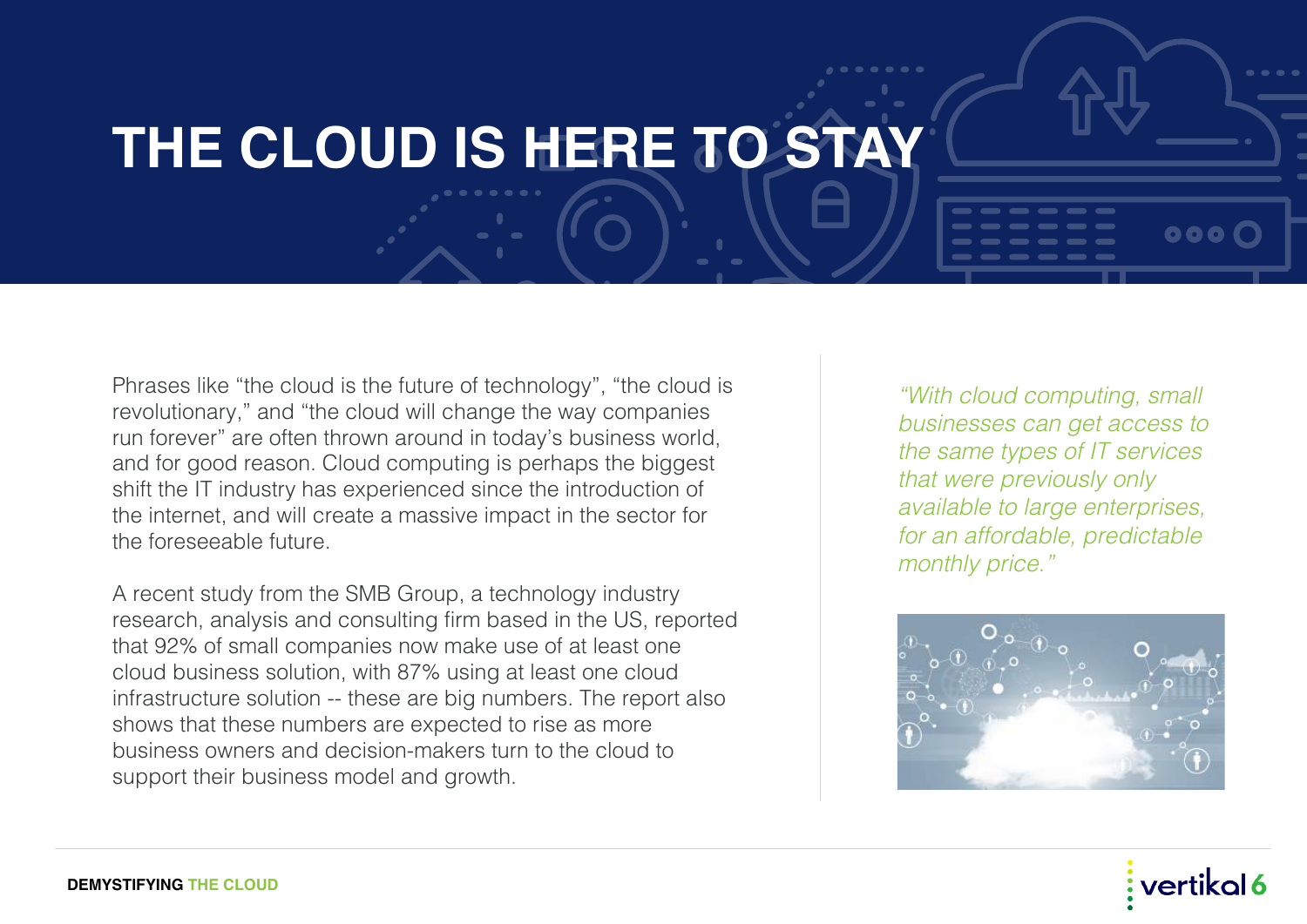# **SO WHAT IS THE CLOUD?**

#### **Cloud computing defined**

Recently, there's been a lot of talk about cloud computing, but what does it really mean? In layman's terms, cloud computing is simply a method of storing and accessing data and programs over the internet, as opposed to using the hard drive on your computer for the same purpose. It is a way to utilize a network of computers to store and process information in order to optimize performance.

#### **Why businesses are moving to the cloud**

In the past, if you wanted to take your files with you, you would have had to save them to a USB flash drive, external hard drive, or compact disk. But if something were to happen to your portable storage, all your precious data would be at risk of being damaged beyond recovery, or even lost entirely. Saving files to the cloud, however, allows you to access them from wherever, whenever, and from any device that has an internet connection. The cloud makes it possible for you to easily share documents with coworkers or friends, too, allowing for more efficient collaboration.

*"Instead of backing up data on site, small businesses can sign up for online backup and disaster recovery services that store and save all their crucial data in a secured and remote location, recoverable at a moment's notice."*

 $000C$ 

vertikal 6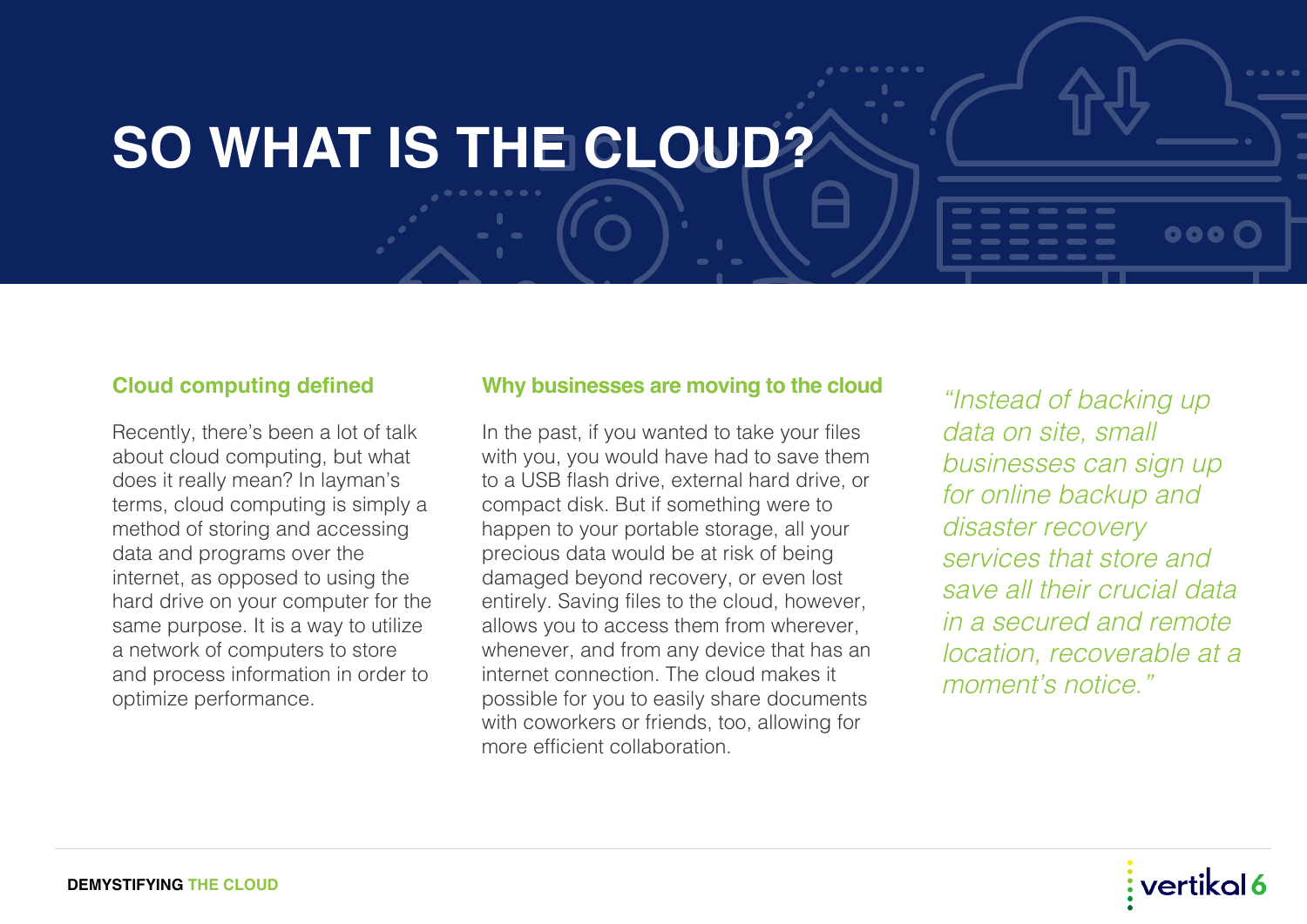# **WHAT DOES THE CLOUD LOOK LIKE?**

### **How is your data stored in the cloud?**

When you transition your data to the cloud, it has nothing to do with the white, fluffy clouds floating in the sky. What it does mean, is that your data is being stored on a physical server -- usually more than one -- in some far-flung place. This network of servers, most likely maintained by a cloud storage service provider, uses computing power to store data, run applications and deliver services via the internet.

### **Some cloud computing examples**

Cloud computing is everywhere, and it is deeply embedded into our personal and business lives in ways we might not have even considered. It is highly likely that you've already used one, if not many, cloud computing services. Here are just a few:

Dropbox is a file hosting service. It will automatically sync online and to any other computers or mobile devices linked to your account. You can collaborate with colleagues, and share and sync files online with ease.

#### **Email communication by Backup services**

Cloud computing can be as simple as using web-based applications to send emails. Using a cloud-hosted email solution gives you the opportunity to access your emails from any place in the world.

#### **Dropbox Microsoft Office 365**

Office 365 from Microsoft gives your business users the ability to share, view and edit documents online in real time, allowing for more productivity, flexibility, and efficiency in the workplace.

With cloud computing, backing up files has never been easier. Instead of saving backups to physical storage devices, users are able to secure their data in well-protected offsite servers, all of which are accessible and restorable via the internet.



 $000C$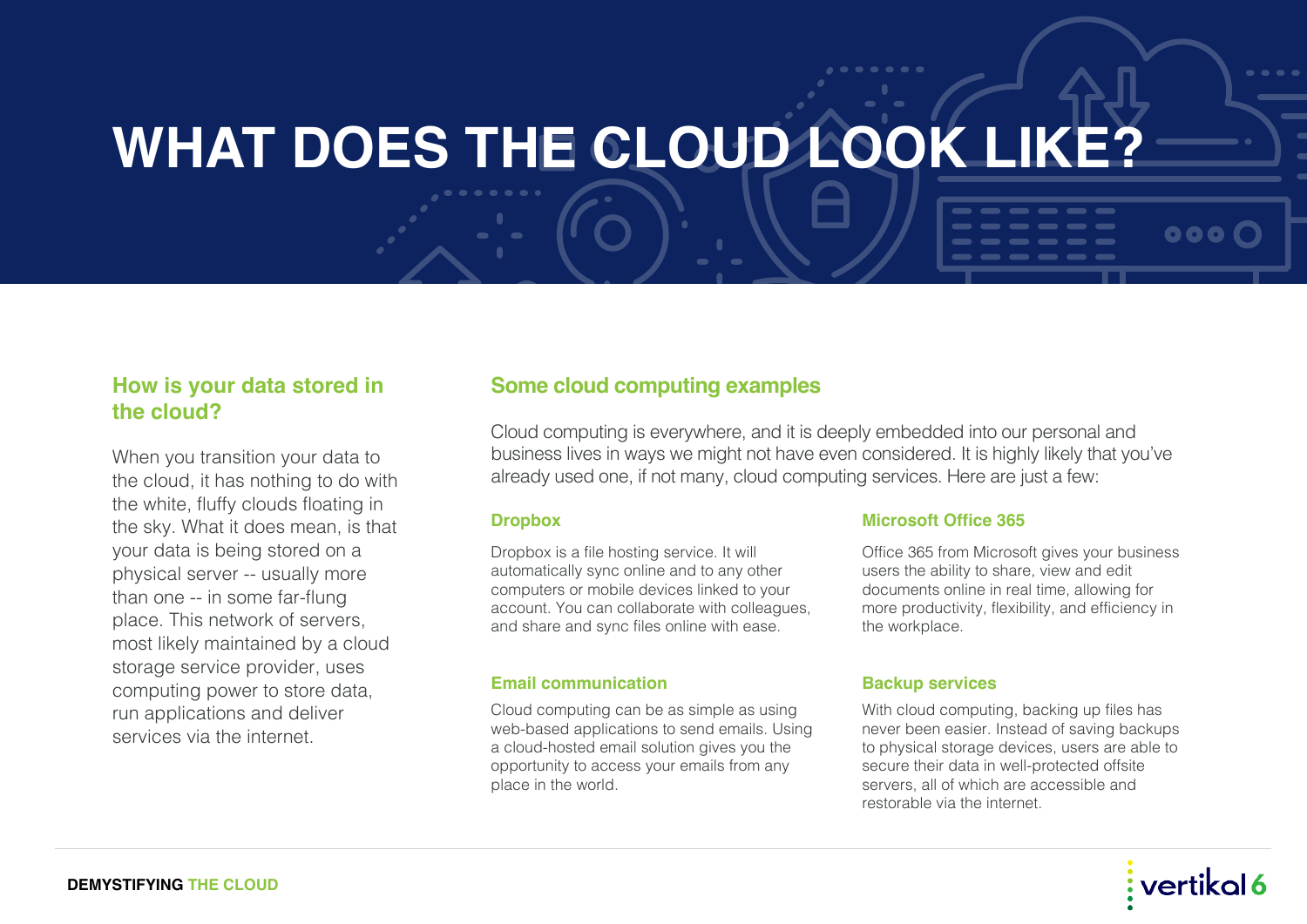# **WHY YOU SHOULD CARE ABOUT THE CLOUD**

If you're like most business owners, you simply don't have the time, budget, or expertise necessary to buy, deploy, and manage the computing infrastructure needed to run business applications on your own. Cloud computing is the 21st-century solution to all these complexities. As a user, you can access all the latest, most advanced programs and web-based applications you need to run your business smoothly.

Still doubt the true power of cloud computing? Honestly consider these compelling benefits, and you might change your mind.

*"Cloud computing has leveled the playing field for small businesses to compete against their larger competitors, in terms of IT infrastructure."*





 $000C$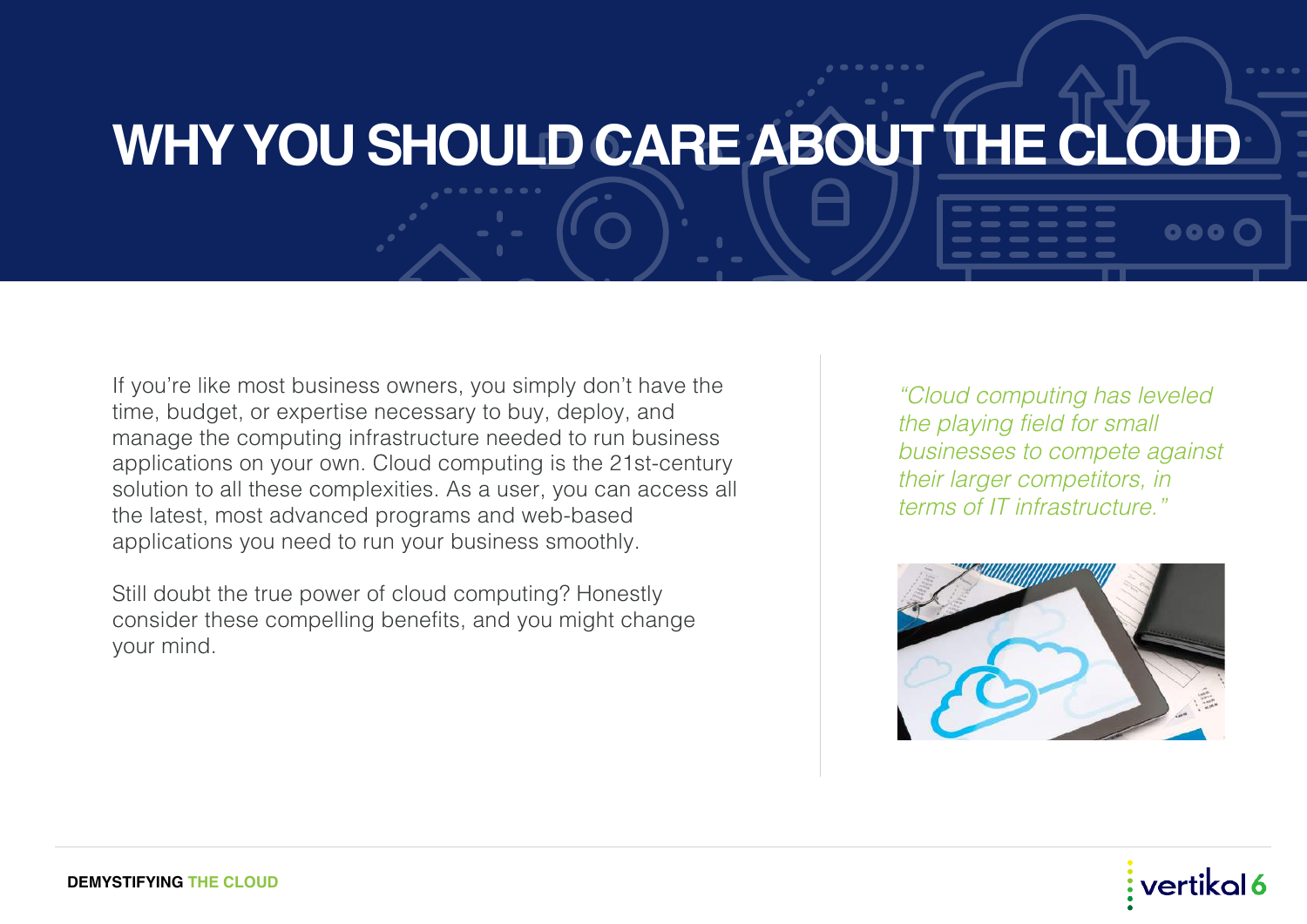

## **MOBILE WORKFORCE**

The days when work was confined to a four-wall office with locked doors are long gone. The number of companies that allow their employees to telecommute is on the rise every year, thanks to developments in cloud computing. Here are some ways you can use the cloud to enable a mobile workforce:



Email access has never been easier, since messages are stored on servers rather than on a local computer, and are accessible from any device that has an internet connection.

#### **Store files in the cloud Make notes**

There's no need to bring files stored on USB sticks with you. As long as you have access to the internet, your most important business files are just a few clicks away.

#### **Check emails Collaborate online**

Through the use of web-based applications that run within browsers, employees are able to share, edit, and sync documents from anywhere, and at any time.

 $000C$ 

vertikal

Ditch the traditional method of taking notes on paper. With advanced note-taking applications, your files will always be up-to-date, sharable, and accessible on any device.

Working remotely opens up new possibilities for small businesses and countless benefits that are often overlooked by business owners. For one, allowing your staff to work from a location of their choice can enhance productivity by cutting down on travel time and commuting problems for a start.

Employees can work on the move and make use of the many cloud-based business applications in development. And the cloud's ability to enhance collaboration and communication is invaluable to a company, both internally and externally.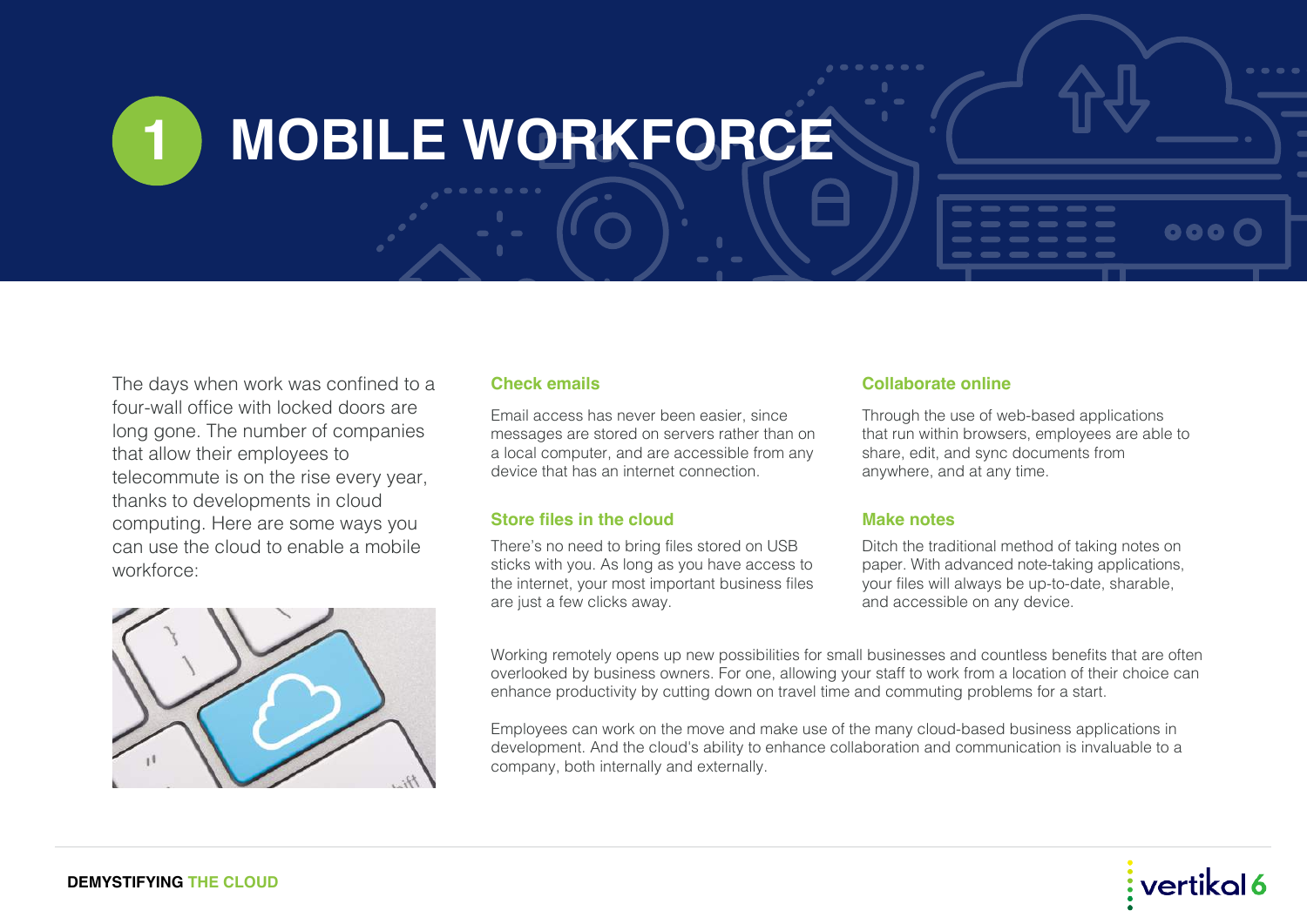

#### **Scalable user management**

One of the key benefits of using the cloud is its scalability. For organizations that have ever-changing computing capacity needs, the cloud offers the ability to seamlessly add or remove user accounts, storage, and memory capacity. For example, if you need to add 10 new users to a system, you can do so in just a few clicks. Reducing the number of users is just as simple.

#### **Flexible plans and pricing**

 $\Box$ 

Many cloud service providers offer affordable, pay-as-you-go pricing models, which means you are free to upgrade or downgrade your plan whenever you need to. In effect, you're no longer bound to systems that can only move in one direction, but can instead benefit from technology that grows along with your business and adapts to your evolving requirements.

*"One of the biggest advantages of cloud computing is the ability to scale on demand to efficiently handle an influx of traffic and service requests."*

 $000C$ 

vertikal 6

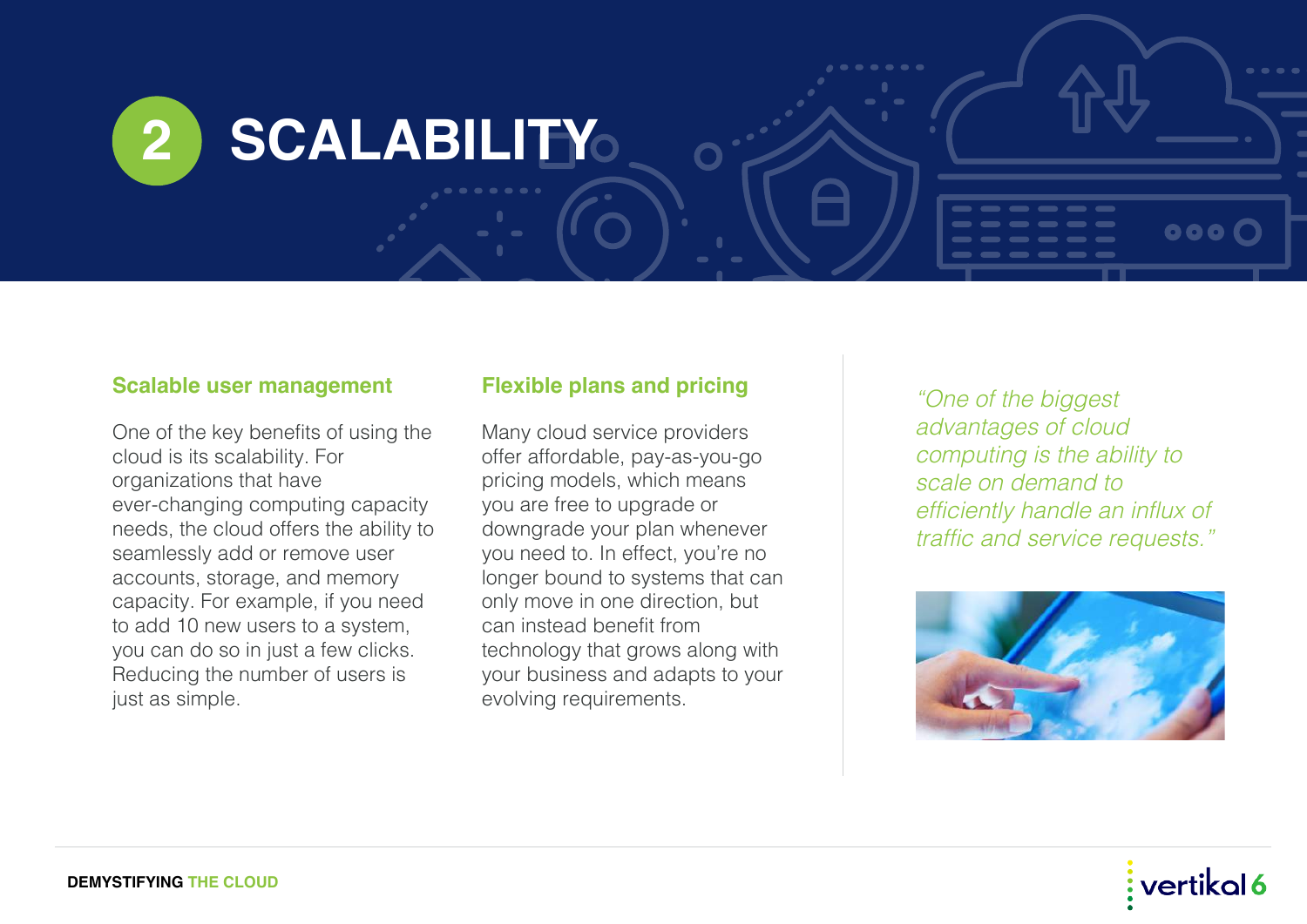

#### **Data loss dilemma**

**3**

Can you afford to have your business operations halted for days, or even weeks, due to data loss or corruption? Could you withstand a disaster without a proper data backup plan in place? Clued-in business owners know better than anyone that failing to prepare for the loss of their data could cripple their company.

### **Cloud computing and business continuity**

Many companies are now embracing a cloud-based solution to support their disaster recovery schemes, as there are many technical and security benefits. Cloud computing allows for quick data recovery, high availability, and customization, all at a much lower price point than those of most traditional disaster recovery methods.

### **Here are some of the key benefits you get from backup and disaster**

**000 C** 

vertikal

#### **Better data protection**

Cloud-based backups ensure that your valuable data is protected with best-in-class encryption, and multiple layers of security.

#### **Ease of use**

Most cloud disaster recovery solutions have simple web-based management systems and user interfaces.

#### **Fast setup**

Deployment can be done in a matter of minutes with easy-to-use setup and configuration wizards.

#### **Integration with existing IT**

Most cloud solutions work seamlessly with existing storage devices, applications, and operating systems.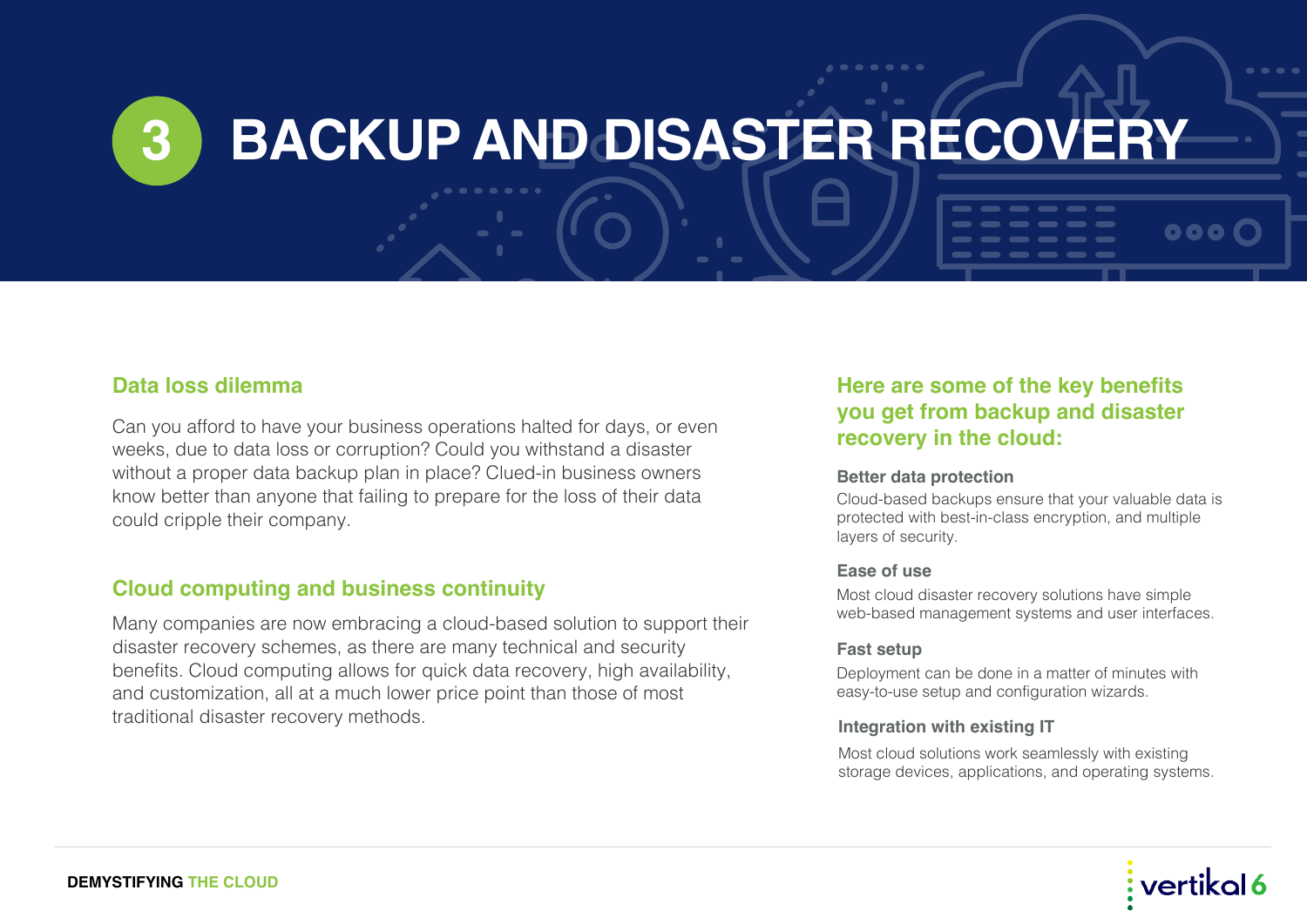

#### **Security threats are on the rise**

The number of cloud users increases every year, and there's no sign of it slowing down. The cloud has become a reliable and trusted place for business users to store their documents and private data. But with all the news about cyber security breaches and information hacking, keeping your data safe has never been more important.

### **Cloud computing's powerful protection**

Reputable cloud service providers have security measures that far exceed those of most small- and medium-sized businesses. These service providers often employ the best engineers and technicians, and utilize optimized infrastructures for superior levels of cloud security.

*"Cloud computing ensures maximum data security with strong encryption, secure authentication, and advanced admin control panel."*

 $000C$ 

vertikal 6

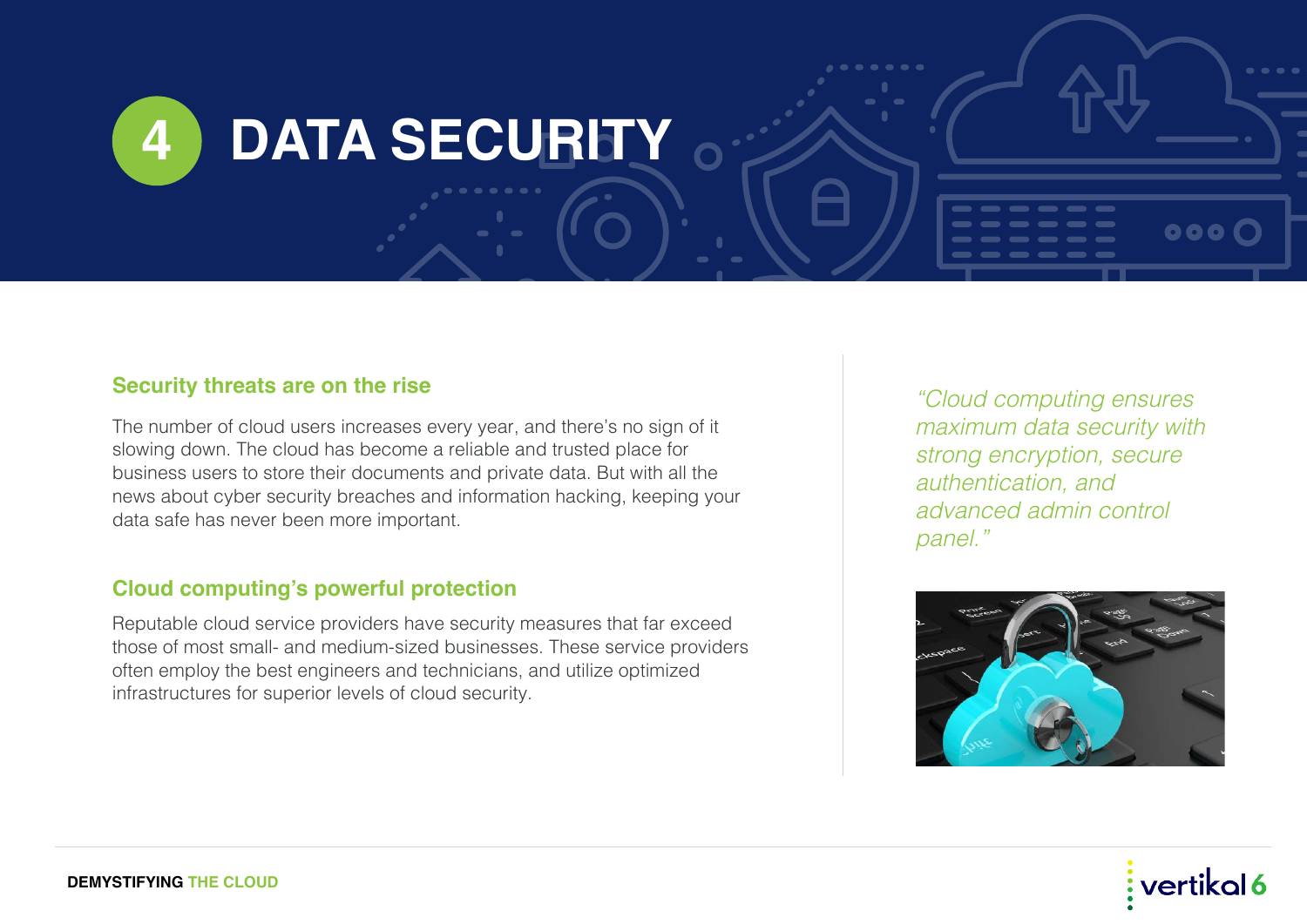

#### **Lower IT expenses**

The savings companies gain from implementing cloud computing are significant. Investing five or six figures on hardware and software installation, management and maintenance costs can become a thing of the past. Cloud service providers spread the cost of IT equipment over all their clients, bringing down your expenses.

Infrastructure cost isn't the only thing you can save when you opt for the cloud, either. Cloud computing consumes less electricity and takes fewer staff to manage, which translates into lower energy bills, and reduced recruitment and salary costs.

#### **Cloud computing can save money in the long run**

It goes without saying that certain IT equipment is prohibitively expensive to buy, manage and maintain. What's more, its value depreciates over time. With the introduction of the cloud, companies have to pay only for what they use, potentially saving them large sums of money in the long term.

 $000C$ 

vertikal

The cloud is a game-changer for small businesses. It gives them access to enterprise-level applications at a fraction of the usual cost -- and they don't have to develop, host, and maintain these applications, yet are able to reap all the benefits. The bottom line is: Cloud computing saves money, resources, and time, while also increasing efficiency, productivity, and profitability. Who wouldn't want that?

The cloud is here to stay, the question is: Are you ready to take advantage of this groundbreaking technology? If the answer is an enthusiastic "yes," get in touch with our tech experts today and we'll be happy to show you how.